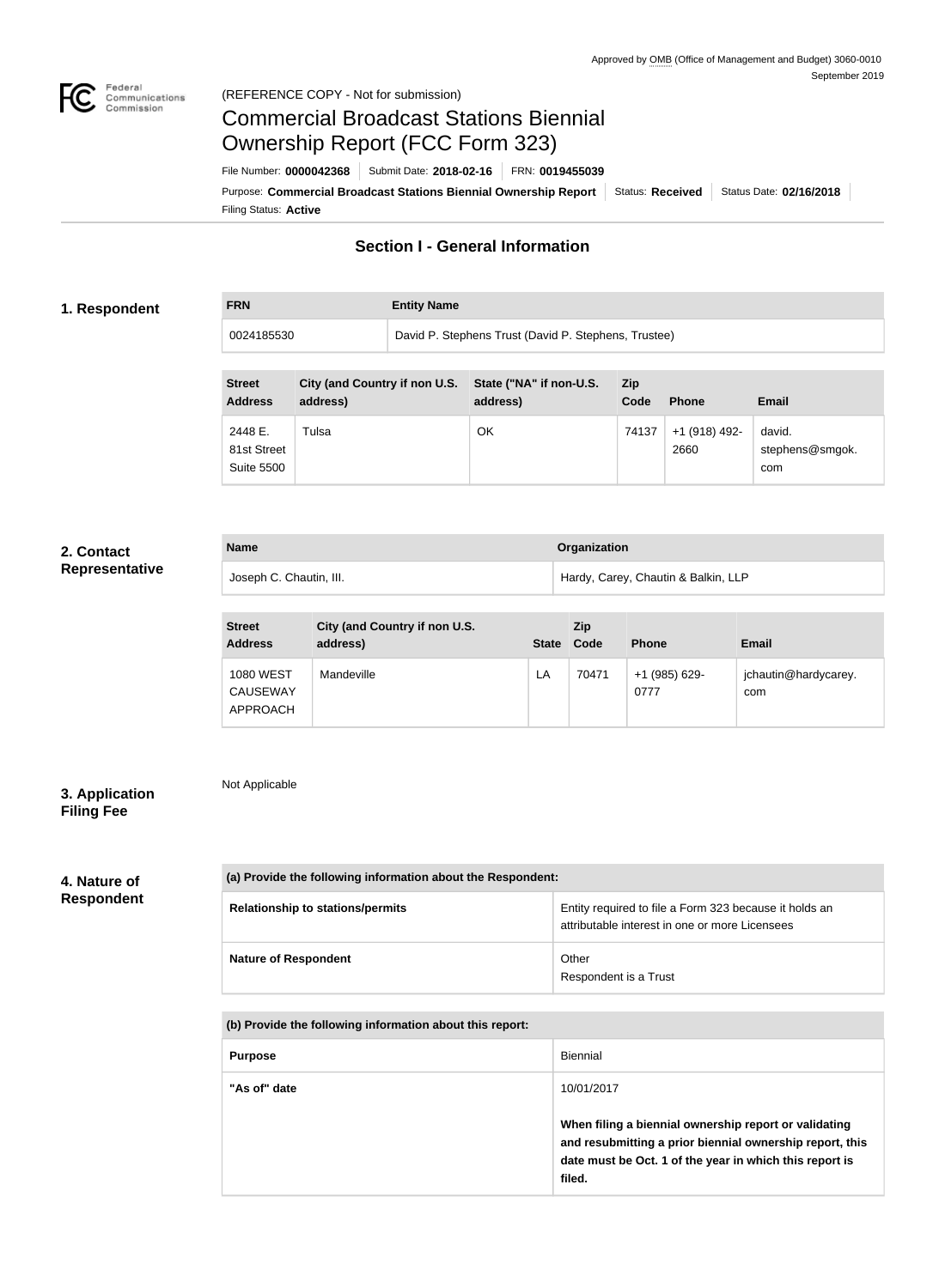**5. Licensee(s) and Station(s)**

**Respondent is filing this report to cover the following Licensee(s) and station(s):**

| <b>Licensee/Permittee Name</b> |                  |                | <b>FRN</b>   |                |  |  |
|--------------------------------|------------------|----------------|--------------|----------------|--|--|
| KXOJ, Inc.                     |                  |                | 0003754983   |                |  |  |
|                                |                  |                |              |                |  |  |
| Fac. ID No.                    | <b>Call Sign</b> | <b>City</b>    | <b>State</b> | <b>Service</b> |  |  |
| 17034                          | KITO-FM          | <b>VINITA</b>  | OK           | FM             |  |  |
| 17035                          | <b>KGND</b>      | <b>VINITA</b>  | OK           | AM             |  |  |
| 35974                          | <b>KYAL</b>      | <b>SAPULPA</b> | OK           | AM             |  |  |
| 35975                          | <b>KEOJ</b>      | <b>CANEY</b>   | <b>KS</b>    | <b>FM</b>      |  |  |
| 35976                          | <b>KTSO</b>      | <b>SAPULPA</b> | OK           | <b>FM</b>      |  |  |
| 142049                         | <b>K267CC</b>    | <b>VINITA</b>  | OK           | <b>FX</b>      |  |  |
|                                |                  |                |              |                |  |  |

| <b>Licensee/Permittee Name</b> |                  |                 |            | <b>FRN</b>   |                |  |
|--------------------------------|------------------|-----------------|------------|--------------|----------------|--|
| KMMY, Inc.                     |                  |                 | 0003755063 |              |                |  |
|                                |                  |                 |            |              |                |  |
| Fac. ID No.                    | <b>Call Sign</b> | <b>City</b>     |            | <b>State</b> | <b>Service</b> |  |
| 35141                          | KYAL-FM          | <b>MUSKOGEE</b> |            | OK           | FM             |  |

## **Section II – Biennial Ownership Information**

| 1.47 C.F.R.<br><b>Section 73.3613</b><br>and Other<br><b>Documents</b> | Licensee Respondents that hold authorizations for one or more full power television, AM, and/or FM stations should list all<br>contracts and other instruments set forth in 47 C.F.R. Section 73.3613(a) through (c) for the facility or facilities listed on this<br>report. In addition, attributable Local Marketing Agreements (LMAs) and attributable Joint Sales Agreements (JSAs) must be<br>disclosed by the licensee of the brokering station on its ownership report. If the agreement is an attributable LMA, an<br>attributable JSA, or a network affiliation agreement, check the appropriate box. Otherwise, select "Other." Non-Licensee<br>Respondents, as well as Licensee Respondents that only hold authorizations for Class A television and/or low power television<br>stations, should select "Not Applicable" in response to this question.<br>Not Applicable. |
|------------------------------------------------------------------------|---------------------------------------------------------------------------------------------------------------------------------------------------------------------------------------------------------------------------------------------------------------------------------------------------------------------------------------------------------------------------------------------------------------------------------------------------------------------------------------------------------------------------------------------------------------------------------------------------------------------------------------------------------------------------------------------------------------------------------------------------------------------------------------------------------------------------------------------------------------------------------------|
| 2. Ownership<br><b>Interests</b>                                       | (a) Ownership Interests. This Question requires Respondents to enter detailed information about ownership interests by<br>generating a series of subforms. Answer each question on each subform. The first subform listing should be for the Respondent<br>itself. If the Respondent is not a natural person, also list each of the officers, directors, stockholders, non-insulated partners,<br>non-insulated members, and any other persons or entities with a direct attributable interest in the Respondent pursuant to the<br>standards set forth in 47 C.F.R. Section 73.3555. (A "direct" interest is one that is not held through any intervening companies<br>or entities.) List each interest holder with a direct attributable interest in the Respondent separately.                                                                                                     |
|                                                                        | Leave the percentage of total assets (Equity Debt Plus) field blank for an interest holder unless that interest holder has an<br>attributable interest in the Respondent solely on the basis of the Commission's Equity Debt Plus attribution standard, 47 C.F.R.<br>Section 73.3555, Note 2(i).                                                                                                                                                                                                                                                                                                                                                                                                                                                                                                                                                                                      |
|                                                                        | In the case of vertical or indirect ownership structures, list only those interests in the Respondent that also represent an<br>attributable interest in the Licensee(s) for which the report is being submitted.                                                                                                                                                                                                                                                                                                                                                                                                                                                                                                                                                                                                                                                                     |
|                                                                        | Entities that are part of an organizational structure that includes holding companies or other forms of indirect ownership must file<br>separate ownership reports. In such a structure do not report, or file a separate report for, any interest holder that does not have<br>an attributable interest in the Licensee(s) for which the report is being submitted.                                                                                                                                                                                                                                                                                                                                                                                                                                                                                                                  |
|                                                                        | Please see the Instructions for further detail concerning interests that must be reported in response to this question.                                                                                                                                                                                                                                                                                                                                                                                                                                                                                                                                                                                                                                                                                                                                                               |
|                                                                        | The Respondent must provide an FCC Registration Number for each interest holder reported in response to this question.<br>Please see the Instructions for detailed information and guidance concerning this requirement.                                                                                                                                                                                                                                                                                                                                                                                                                                                                                                                                                                                                                                                              |
|                                                                        | <b>Ownership Information</b>                                                                                                                                                                                                                                                                                                                                                                                                                                                                                                                                                                                                                                                                                                                                                                                                                                                          |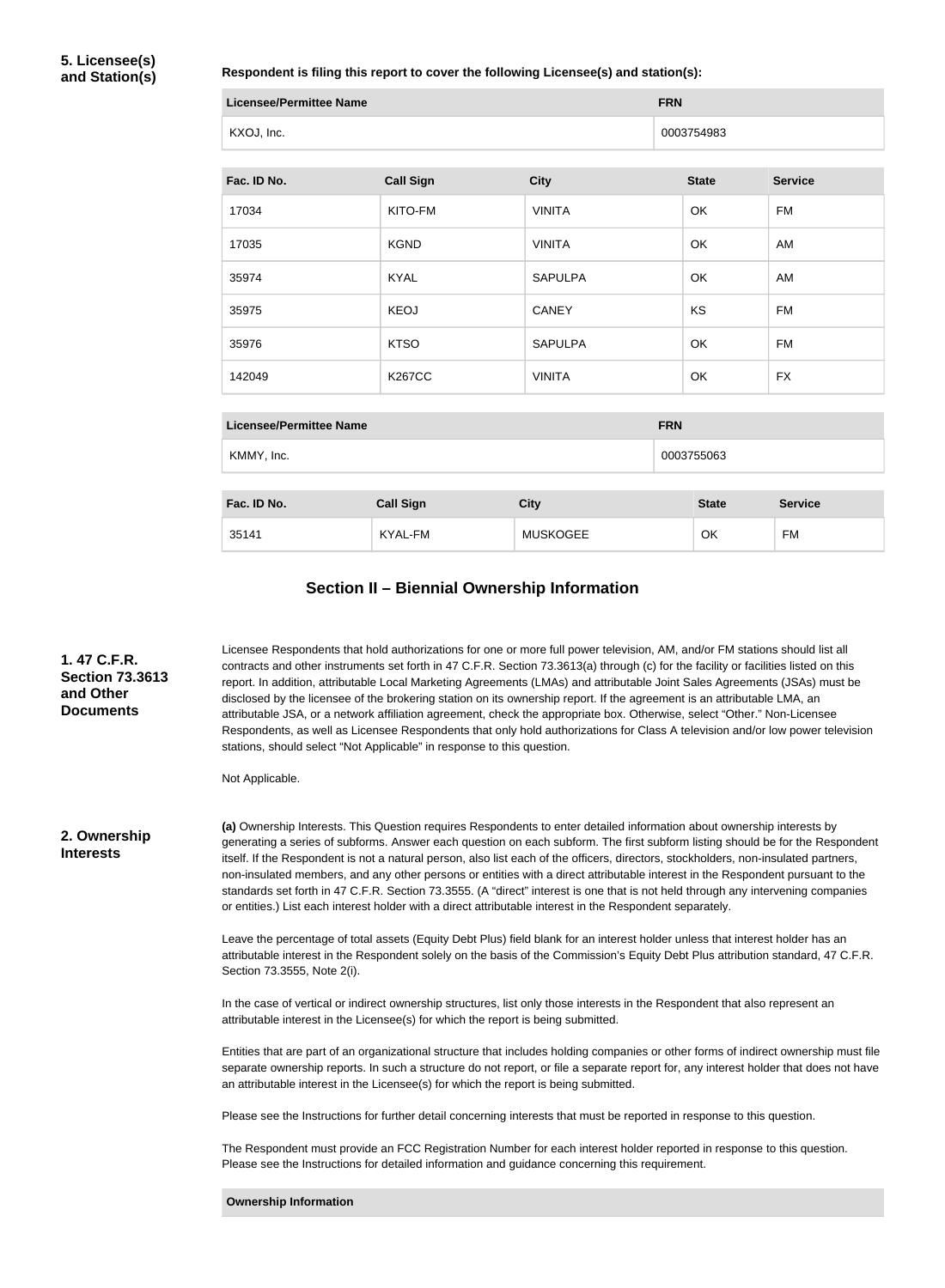| <b>FRN</b>                                                                                                                        | 0024185530                                              |                      |                            |  |
|-----------------------------------------------------------------------------------------------------------------------------------|---------------------------------------------------------|----------------------|----------------------------|--|
| <b>Entity Name</b>                                                                                                                | David P. Stephens Trust (David P. Stephens, Trustee)    |                      |                            |  |
| <b>Address</b>                                                                                                                    | PO Box                                                  |                      |                            |  |
|                                                                                                                                   | <b>Street 1</b>                                         | 2448 E. 81st Street  |                            |  |
|                                                                                                                                   | <b>Street 2</b>                                         | <b>Suite 5500</b>    |                            |  |
|                                                                                                                                   | <b>City</b>                                             | Tulsa                |                            |  |
|                                                                                                                                   | State ("NA" if non-U.S.<br>address)                     | OK                   |                            |  |
|                                                                                                                                   | <b>Zip/Postal Code</b>                                  | 74137                |                            |  |
|                                                                                                                                   | Country (if non-U.S.<br>address)                        | <b>United States</b> |                            |  |
| <b>Listing Type</b>                                                                                                               | Respondent                                              |                      |                            |  |
| <b>Positional Interests</b><br>(check all that apply)                                                                             | Respondent                                              |                      |                            |  |
| <b>Tribal Nation or Tribal</b><br><b>Entity</b>                                                                                   | Interest holder is not a Tribal nation or Tribal entity |                      |                            |  |
| <b>Interest Percentages</b><br>(enter percentage values                                                                           | Voting                                                  | 0.0%                 | <b>Jointly Held?</b><br>No |  |
| from 0.0 to 100.0)                                                                                                                | <b>Equity</b>                                           | 0.0%                 |                            |  |
|                                                                                                                                   | <b>Total assets (Equity Debt</b><br>Plus)               | 0.0%                 |                            |  |
| Does interest holder have an attributable interest in one or more broadcast stations<br>Yes<br>that do not appear on this report? |                                                         |                      |                            |  |

| <b>FRN</b>                                                                        | 0019435387                          |                      |  |  |
|-----------------------------------------------------------------------------------|-------------------------------------|----------------------|--|--|
| <b>Name</b>                                                                       | David P. Stephens                   |                      |  |  |
| <b>Address</b>                                                                    | PO Box                              |                      |  |  |
|                                                                                   | <b>Street 1</b>                     | 2448 E. 81st Street  |  |  |
|                                                                                   | <b>Street 2</b>                     | <b>Suite 5500</b>    |  |  |
|                                                                                   | <b>City</b>                         | Tulsa                |  |  |
|                                                                                   | State ("NA" if non-U.S.<br>address) | OK                   |  |  |
|                                                                                   | <b>Zip/Postal Code</b>              | 74137                |  |  |
|                                                                                   | Country (if non-U.S.<br>address)    | <b>United States</b> |  |  |
| <b>Listing Type</b>                                                               | Other Interest Holder               |                      |  |  |
| <b>Positional Interests</b><br>(check all that apply)                             | Other - Trustee                     |                      |  |  |
| Citizenship, Gender,                                                              | Citizenship                         | US                   |  |  |
| <b>Ethnicity, and Race</b><br><b>Information (Natural</b><br><b>Persons Only)</b> | Gender                              | Male                 |  |  |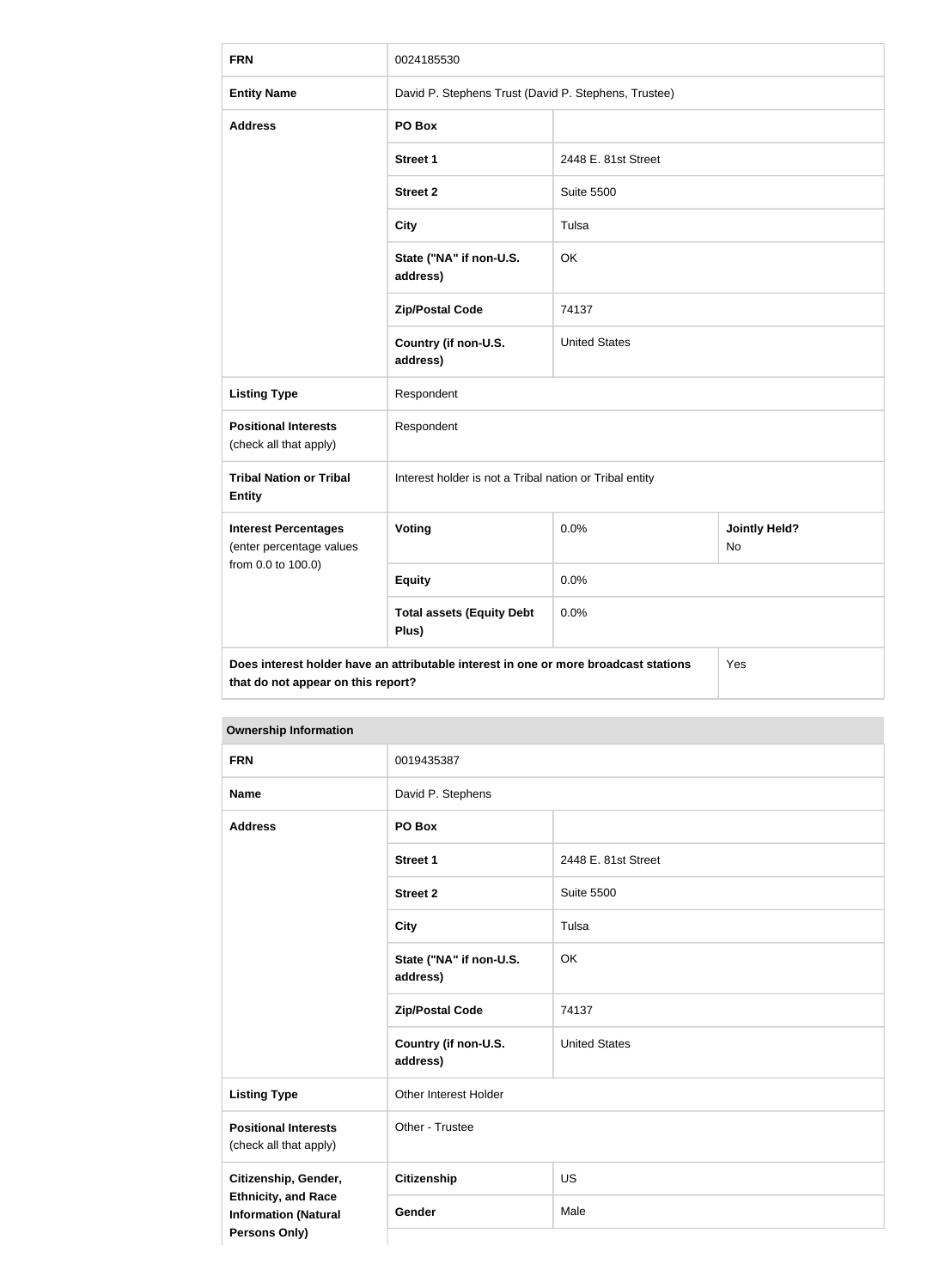|                                                                                                                                                                                                                                                                                                                                                                                                                                                                                                                                                                                                                                                                                                                              | <b>Ethnicity</b>                                                                                                                                                                                                                                                                                                                                                                                                                                                                                                                                                                                                                                                                                    | Not Hispanic or Latino |                            |
|------------------------------------------------------------------------------------------------------------------------------------------------------------------------------------------------------------------------------------------------------------------------------------------------------------------------------------------------------------------------------------------------------------------------------------------------------------------------------------------------------------------------------------------------------------------------------------------------------------------------------------------------------------------------------------------------------------------------------|-----------------------------------------------------------------------------------------------------------------------------------------------------------------------------------------------------------------------------------------------------------------------------------------------------------------------------------------------------------------------------------------------------------------------------------------------------------------------------------------------------------------------------------------------------------------------------------------------------------------------------------------------------------------------------------------------------|------------------------|----------------------------|
|                                                                                                                                                                                                                                                                                                                                                                                                                                                                                                                                                                                                                                                                                                                              | Race                                                                                                                                                                                                                                                                                                                                                                                                                                                                                                                                                                                                                                                                                                | White                  |                            |
| <b>Interest Percentages</b><br>(enter percentage values                                                                                                                                                                                                                                                                                                                                                                                                                                                                                                                                                                                                                                                                      | Voting                                                                                                                                                                                                                                                                                                                                                                                                                                                                                                                                                                                                                                                                                              | 100.0%                 | <b>Jointly Held?</b><br>No |
| from 0.0 to 100.0)                                                                                                                                                                                                                                                                                                                                                                                                                                                                                                                                                                                                                                                                                                           | <b>Equity</b>                                                                                                                                                                                                                                                                                                                                                                                                                                                                                                                                                                                                                                                                                       | 0.0%                   |                            |
|                                                                                                                                                                                                                                                                                                                                                                                                                                                                                                                                                                                                                                                                                                                              | <b>Total assets (Equity Debt</b><br>Plus)                                                                                                                                                                                                                                                                                                                                                                                                                                                                                                                                                                                                                                                           | 0.0%                   |                            |
| that do not appear on this report?                                                                                                                                                                                                                                                                                                                                                                                                                                                                                                                                                                                                                                                                                           | Does interest holder have an attributable interest in one or more broadcast stations                                                                                                                                                                                                                                                                                                                                                                                                                                                                                                                                                                                                                |                        | Yes                        |
| If "No," submit as an exhibit an explanation.                                                                                                                                                                                                                                                                                                                                                                                                                                                                                                                                                                                                                                                                                | (b) Respondent certifies that any interests, including equity, financial, or voting<br>interests, not reported in this filing are non-attributable.                                                                                                                                                                                                                                                                                                                                                                                                                                                                                                                                                 |                        | Yes                        |
|                                                                                                                                                                                                                                                                                                                                                                                                                                                                                                                                                                                                                                                                                                                              |                                                                                                                                                                                                                                                                                                                                                                                                                                                                                                                                                                                                                                                                                                     |                        |                            |
| filed, as defined in 47 C.F.R. Section 73.3555?<br>EITHER the subform OR the spreadsheet option below.<br>submit should use the spreadsheet option.<br>Spreadsheet format with the appropriate structure that is<br>use the spreadsheet option to complete this question<br>(including templates to start with), please Click Here.<br>If using the subform, leave the percentage of total assets<br>that interest holder has an attributable interest in the<br>Equity Debt Plus attribution standard, 47 C.F.R. Section<br>for an interest holder unless that interest holder has an<br>attributable interest in the newspaper entity solely on the<br>basis of the Commission's Equity Debt Plus attribution<br>standard. | (c) Does the Respondent or any reported interest holder<br>hold an attributable interest in any newspaper entities in<br>the same market as any station for which this report is<br>If "Yes," provide information describing the interest(s), using<br>Respondents with a large number (50 or more) of entries to<br>NOTE: Spreadsheets must be submitted in a special XML<br>specified in the documentation. For instructions on how to<br>(Equity Debt Plus) field blank for an interest holder unless<br>newspaper entity solely on the basis of the Commission's<br>73.3555, Note 2(i). If using an XML Spreadsheet, enter "NA"<br>into the percentage of total assets (Equity Debt Plus) field | <b>No</b>              |                            |
| for each interest holder reported in response to this<br>and guidance concerning this requirement.                                                                                                                                                                                                                                                                                                                                                                                                                                                                                                                                                                                                                           | The Respondent must provide an FCC Registration Number<br>question. Please see the Instructions for detailed information                                                                                                                                                                                                                                                                                                                                                                                                                                                                                                                                                                            |                        |                            |

**(d) Are any of the individuals listed as an attributable interest holder in the Respondent married to each other or related to each other as parentchild or as siblings?** No

If "Yes," provide the following information for each such the relationship.